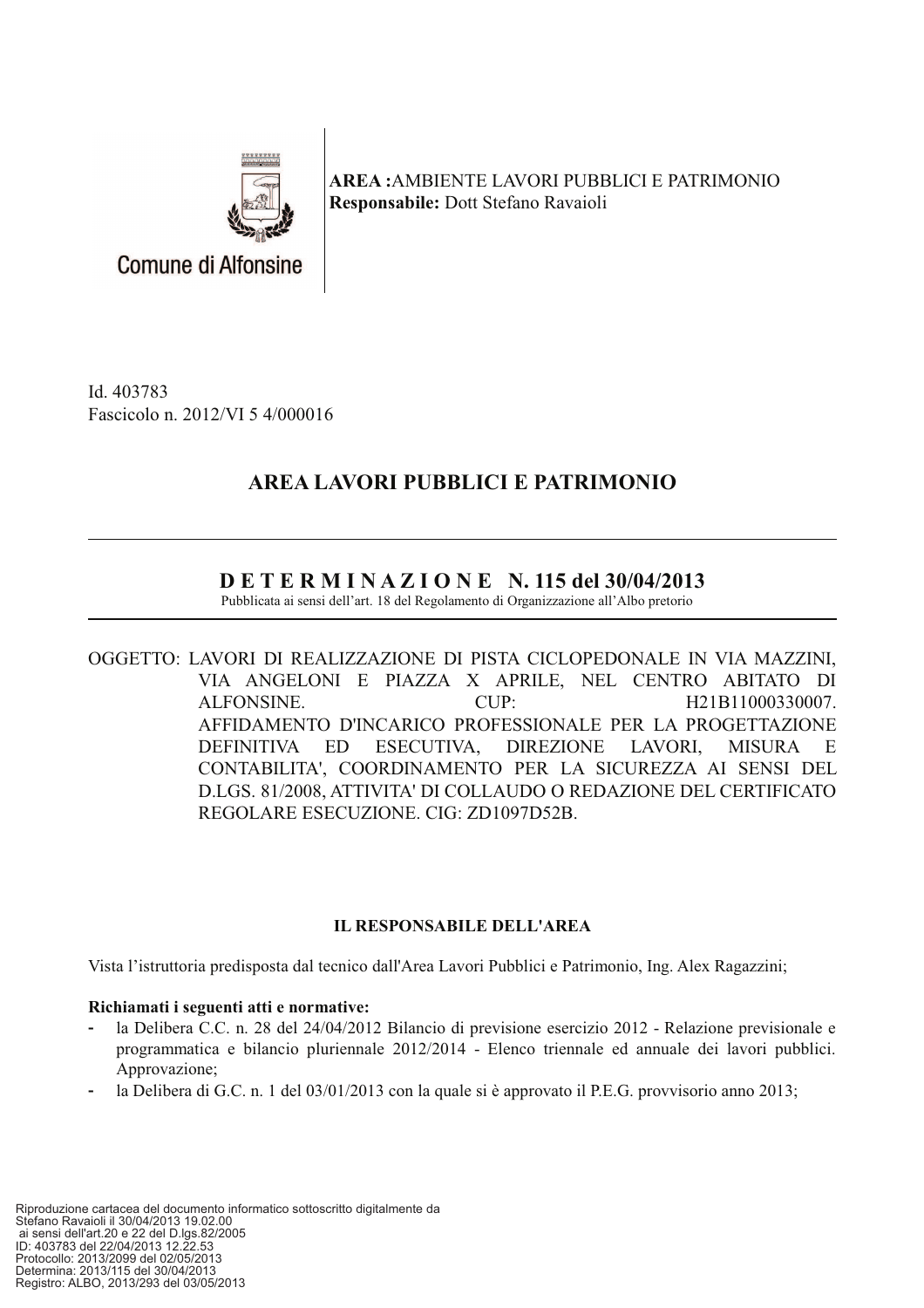- la Legge di stabilità 2013 n. 228 del  $24/12/2012 Art.1$ , comma 381, con la quale è stato differito il termine per l'approvazione dei bilanci di previsione per l'anno 2013 da parte degli Enti Locali Comunali al 30/06/2013;
- la Delibera di G.C. n. 122 del 11/10/2011 con la quale, ai sensi dell'Art. 9 del D.L. n. 78/2009 convertito in L. n. 102/2009, è stato approvato il rapporto sulle attività poste in essere e sono state aggiornate le misure organizzative finalizzate al rispetto della tempestività di pagamento da parte dell'Ente;
- la Delibera di Giunta Comunale n. 34 del 24/04/2012, con la quale è stato approvato il "Programma"  $\ddot{\phantom{1}}$ triennale opere pubbliche 2012-2014 ed elenco annuale dei lavori per l'anno 2012. Approvazione";
- la Determinazione n. 119 del  $12/04/2011$ , con la quale è stato affidato incarico per l'esecuzione di rilievo topografico planoaltimetrico di tratto di Via Mazzini, Via Angeloni, P.Zza 10 Aprile e area incrocio Via Verdi, Via Rosselli, Via Costa, C.So Repubblica. Affidamento. CIG 19350505C5.;
- la Delibera di Giunta Comunale n. 106 del 07/09/2011, con la quale è stato approvato il progetto preliminare dei "Lavori di realizzazione di pista ciclopedonale in Via Mazzini, Via Angeloni E Piazza X Aprile, nel centro abitato di Alfonsine";
- la Delibera di Giunta Comunale n. 109 del 07/09/2011, di Approvazione dei progetti per la realizzazione di un programma di intervento per l'attivazione e la promozione del "Centro commerciale naturale" locale del comune di Alfonsine a valere sulla legge regionale n. 41/97 - bando 2011 - progetto "Naturalmente ... le vie animate dei centri di Alfonsine";
- la Determinazione n. 382 del 29/11/2011, con la quale è stata impegnata quota parte della spesa per i "Lavori di realizzazione di pista ciclopedonale in Via Mazzini, Via Angeloni E Piazza X Aprile, nel centro abitato di Alfonsine. CUP: H21B11000330000. IMPEGNO DI SPESA AI SENSI DELL'ART. 183, COMMA 5, LETT, B) DEL D.LGS, N° 267/00.":
- la Determinazione n. 230 del 05/12/2012, con la quale è stata impegnata quota di completamento della spesa per i "Lavori di realizzazione di pista ciclopedonale in via Mazzini, via Angeloni e piazza X Aprile, nel centro abitato di alfonsine. CUP: H21B11000330007", con il seguente ultimo quadro economico:

| QUADRO ECONOMICO - Costruzione pista ciclabile Via Mazzini                                                         |                        |  |  |  |
|--------------------------------------------------------------------------------------------------------------------|------------------------|--|--|--|
|                                                                                                                    | <b>QTE DT 230/2012</b> |  |  |  |
|                                                                                                                    | Importi                |  |  |  |
| Importo DELLE LAVORAZIONI                                                                                          |                        |  |  |  |
| (assoggettabili al ribasso d'asta)                                                                                 | $\epsilon$ 127.000,00  |  |  |  |
| Importo SICUREZZA (NON assoggettabili al ribasso d'asta)                                                           | € 2.540,00             |  |  |  |
| <b>Importo TOTALE LAVORI</b>                                                                                       | £ 129.540.00           |  |  |  |
| IVA (su Totale lavori)                                                                                             | € 12.954,00            |  |  |  |
| Importo TOTALE LAVORI COMPRESO IVA                                                                                 | € 142.494,00           |  |  |  |
|                                                                                                                    |                        |  |  |  |
| Progettazione (Art.92 163/2006)                                                                                    | € 2.590,80             |  |  |  |
| Coord. per la Sicurezza (com. Inarcassa e IVA)                                                                     | € 3.650,00             |  |  |  |
| Imprevisti e Arrotondamenti                                                                                        | € 3.040,20             |  |  |  |
| Contributo autorità vigilanza                                                                                      | € 225,00               |  |  |  |
| Somme a disposizione per spostamenti sottoservizi (Hera<br>acquedotto, ItalGas, Telecom) o ripristini sottoservizi |                        |  |  |  |
| ammalorati esistenti                                                                                               | $\epsilon$ 6.000,00    |  |  |  |
| Importo APPALTO (TITOLO II)                                                                                        | E158.000,00            |  |  |  |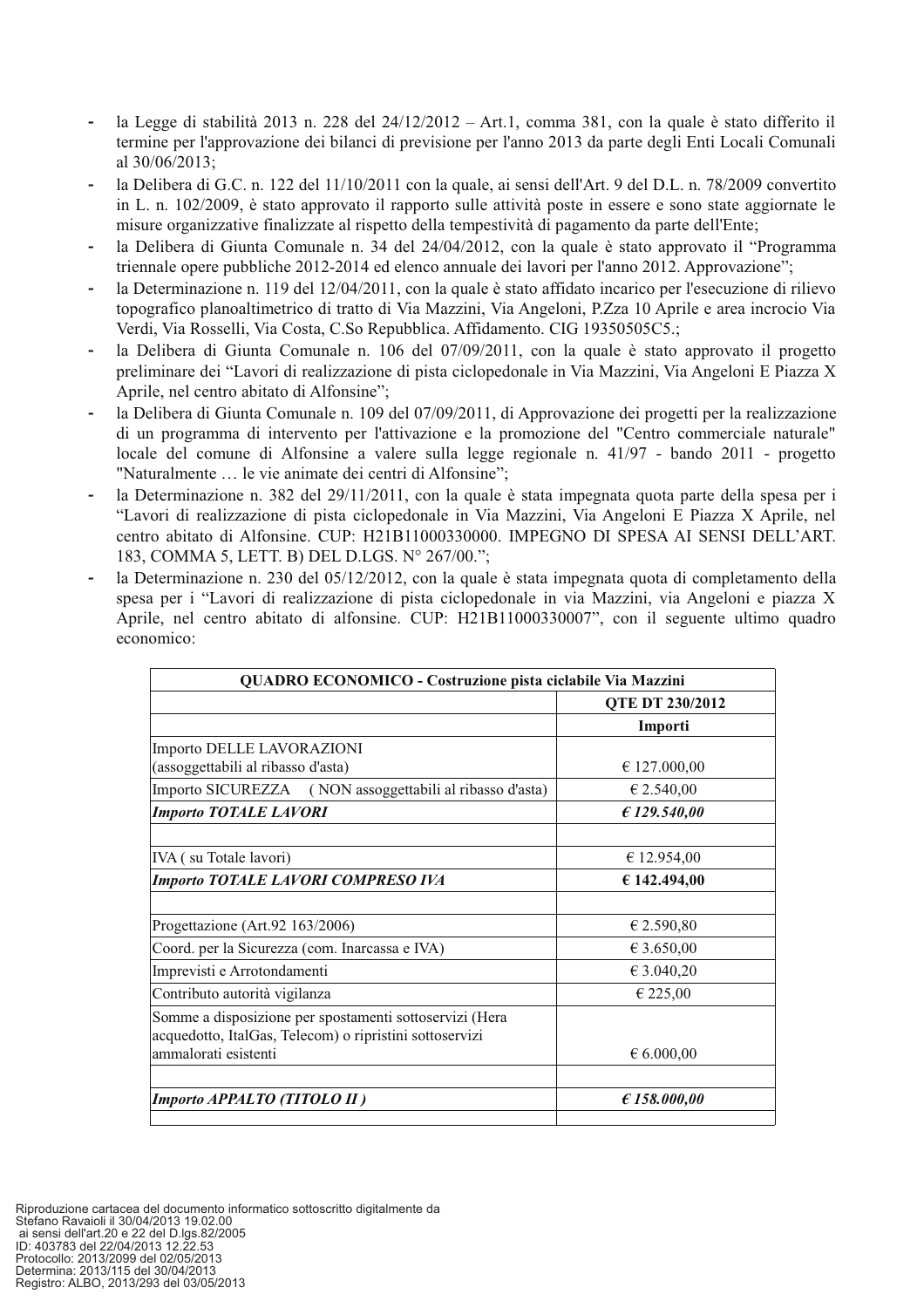| Rilievo topografico (compreso IVA 20% e tasse) | $\epsilon$ 1.996,80   |  |  |
|------------------------------------------------|-----------------------|--|--|
|                                                |                       |  |  |
| <b>Importo TOTALE DELL'OPERA</b>               | $\epsilon$ 159.996.80 |  |  |

Dove si dava atto che la spesa di euro 1.996.80 è finanziata con spesa corrente (titolo 1<sup>o</sup> del bilancio);

#### Visto:

- la necessità di provvedere celermente alla progettazione finalizzata all'esecutivo e affidamento dei lavori in oggetto, al fine di dare seguito agli interventi previsti di tutela delle utenze deboli stradali, tenuto conto del contributo provinciale in essere per l'esecuzione per l'opera, di cui alla Deliberazione della Giunta Provinciale n.19 del 25/01/2012, e del termine del medesimo contributo;
- che i suddetti lavori rientrano nel campo di applicazione del D.Lgs nº 163/2006 e s.m.i. e relativo regolamento di attuazione:
- la necessità di procedere all'affidamento dell'incarico in oggetto anche in relazione alle ristrette tempistiche di progettazione per dar luogo alla realizzazione dell'opera, anche in relazione al contributo citato, ai sensi del D.Lgs nº 163/2006e s.m.i., in particolare all'art. 90, comma 6;
- inoltre, che la tipologia dell'incarico previste così come l'importo presunto sono correttamente riconducibili all'ambito oggettivo della declaratoria prevista dall'art. 48 del Regolamento dei contratti comunale citato successivamente in normativa:
- che ai sensi dell'art. 48 del Regolamento dei contratti comunale citato, nei limiti previsti dall'art. 91, comma 2, del Codice dei contratti (D.Lgs nº 163/2006 e s.m.i.) e dal Regolamento attuativo, secondo l'art. 125, comma 11, ultimo periodo, del Codice dei contratti stesso, le prestazioni d'importo inferiore a  $\epsilon$  40.000,00 Euro (IVA esclusa) possono essere affidate direttamente ad un soggetto idoneo individuato discrezionalmente dal Responsabile del Settore/Servizio competente sulla base di apposito preventivo e/o curriculum, in applicazione ai principi di proporzionalità e trasparenza e secondo il criterio della rotazione;
- l'art. 91, comma 2, sopra citato del Codice contratti e l'art. 267, comma 10, del D.P.R. 207/2010 che rimanda all'art. 125, comma 11, Codice contratti, norma che a seguito di una modifica sopravvenuta nel 2011 consente l'affidamento diretto fino alla soglia di 40.000 euro, ritenuta applicabile anche ai servizi tecnici secondo il parere dell'Autorità di Vigilanza sui Contratti Pubblici del 16 novembre 2011. In tale contesto trovano applicazione gli artt. 47 e 48 del Regolamento dei contratti;

Richiamato l'art. 30 comma 10 del vigente regolamento di organizzazione che fissa i limiti, criteri e modalità di affidamento degli incarichi ed in particolare al comma 10, che esclude dalla disciplina di cui all'articolo stesso, tra l'altro, gli incarichi conferiti ai sensi del D.Lgs. n. 163/2006 es.m.i. e dei regolamenti normativi in materia; fatti salvi gli obblighi di pubblicità di cui ai commi 6-7 e le eventuali prescrizioni ai sensi del comma 8;

Dato Atto:

- che il responsabile del procedimento ha richiesto preventivi di spesa (richieste acclarate al Prot.n. 1502/2013 conservate agli atti), ai seguenti professionisti: Ing. Arch. Cappucci Lorenzo, con studio in Via Emaldi 2, 48022 Lugo (RA); Ing. Contessi Paolo, con studio in Via Pirano, 3, 48122 – Ravenna; Arch. Dradi Fedele Corso Matteotti, 69 - 48011 Alfonsine (RA); Ing. Paolo Folicaldi, con studio in P.zza Federico Mazzotti, 4 48010 Fusignano (RA); Ing. Paolo Lini, con studio in Via San Gervasio, 34, 48012 Bagnacavallo (RA):
- dei preventivi pervenuti: Ing. Arch. Capucci Lorenzo, presso lo STUDIO CAPUCCI srl, in Via Emaldi 2, 48022 Lugo (RA) PIVA 02377280397 per un importo di  $\epsilon$  8.036,03 iva e contributi esclusi (Prot.1675/2013 – Allegato A); Ing. Contessi Paolo, presso lo studio Nova Engineering in Via Pirano, 3, 48122 – Ravenna PIVA 02374920391, per un importo di  $\epsilon$  8.900,00 iva e contributi esclusi  $(Prot.1679/2013 - Allegato B);$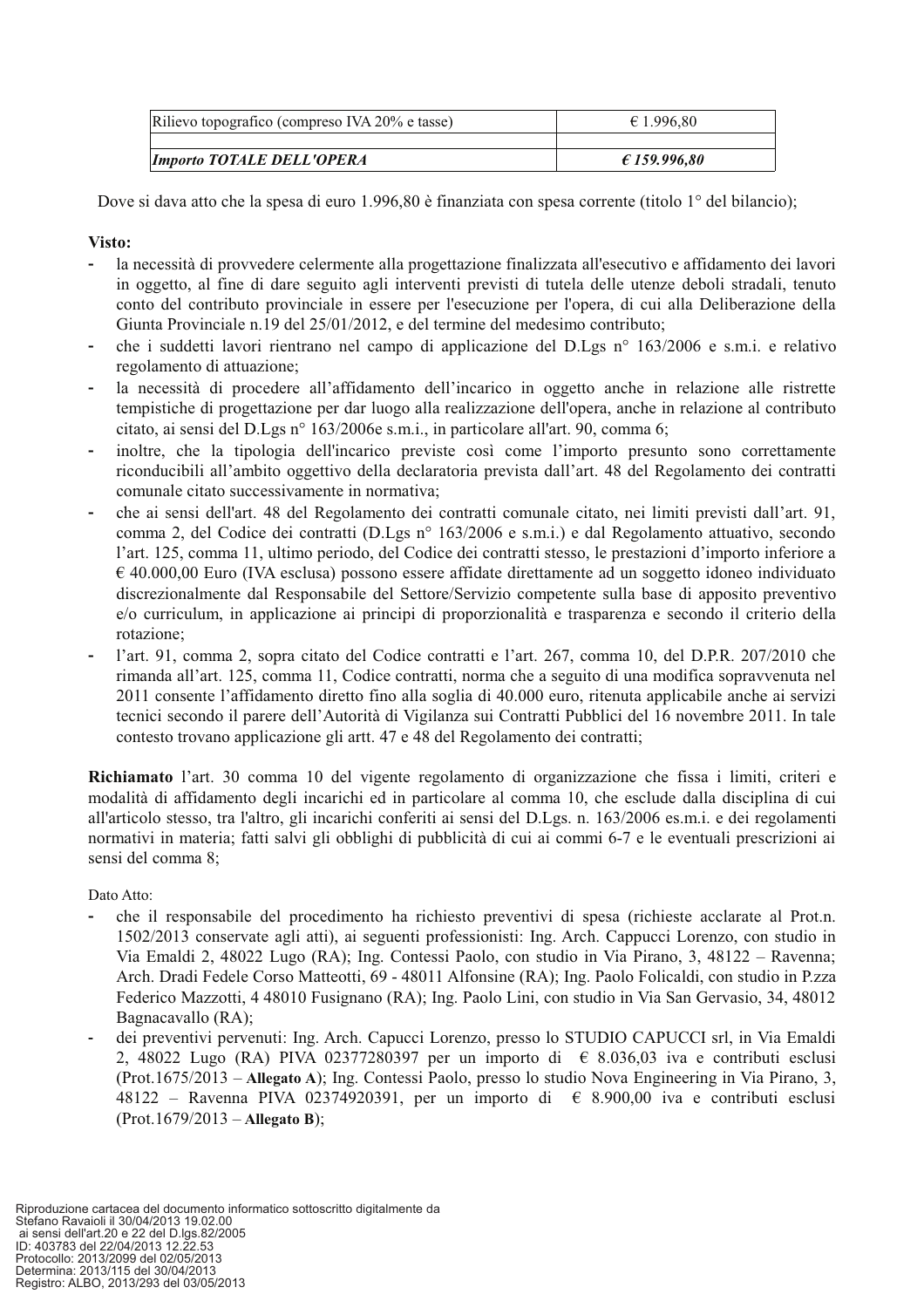#### Visto:

- la brochure di presentazione dello STUDIO CAPUCCI srl agli atti;
- lo schema di contratto allegato al presente provvedimento (Allegato C);

#### Dato atto che il servizio in oggetto:

- è riconducibile alle attività istituzionali previste per legge, ovvero la gestione di infrastrutture di proprietà o di competenza;
- risponde agli objettivi dell'amministrazione, in quanto tale servizio è necessario alla realizzazione dell'appalto previsto dalla Delibera di Giunta Comunale n. 34 del 24/04/2012 "Programma triennale opere pubbliche 2012-2014 ed elenco annuale dei lavori per l'anno 2012. Approvazione";
- ha natura temporanea essendo legato ad esigenze straordinarie ed eccezionali e, quindi, è finalizzato ad obiettivi specifici, ovvero la progettazione definitiva ed esecutiva, direzione lavori, coordinamento per la sicurezza dell'opera citata:
- non coincide nel contenuto con altri servizi già affidati in precedenza;
- contiene la predeterminazione di durata, luogo, oggetto, compenso, e prevede, in particolare, un compenso congruo e proporzionato;
- rientra nel tetto di spesa annuale per gli incarichi, previsto dal bilancio, e nel patto di stabilità;
- viene affidato a seguito di procedura conforme al vigente regolamento comunale di disciplina dei contratti;
- viene affidato a soggetto esterno in possesso dei requisiti prescritti dall'ordinamento;
- Vista la congruità ed equità dell'offerta, per la quale si ritiene opportuno affidare l'incarico allo STUDIO CAPUCCI srl, in Via Emaldi 2, 48022 Lugo (RA) PIVA 02377280397, ai sensi dell'art 48 del Regolamento dei Contratti comunale, secondo le modalità indicate nel disciplinare d'incarico allegato al presente provvedimento (Allegato C);

Ritenuto opportuno procedere in merito dando atto che la sottoscrizione della determina assorbe il parere di regolarità tecnica attestante la regolarità e la correttezza dell'azione amministrativa, richesto dall'art. 147-bis D.Lgs. 267/2000 e s.m.i.;

### **NORMATIVA:**

- Visto lo Statuto del Comune di Alfonsine;
- Visto il vigente Regolamento di organizzazione del Comune di Alfonsine approvato con delibera G.C. n. 146 del 07/12/2010, come modificato con delibera di G.C. n. 22 del 12/03/2013;
- Visto il vigente regolamento comunale del sistema dei controlli interni approvato con delibera di C.C. n. 8 del 05/02/2013, ed in particolare l'art., comma 6;
- Visto il Regolamento dei contratti modificato con deliberazione del Consiglio Comunale n. 63 del 18/12/2012;
- Visto il D.Lgs. n. 267/2000 e successive modifiche ed integrazioni, ed in particolare gli artt. 107, 151 comma 4, 183, 191, e 192;
- Visto il D.Lgs. n. 163/2006 e successive modifiche ed integrazioni;
- Visto il D.P.R. n. 207/2010 e successive modifiche ed integrazioni;
- Vista la L. .n 136/2010 e s.m.i.
- Visto l'articolo 16 del DPR 633/1972 (TUIR IVA) come modificato dalla legge 14/09/2011 n. 148:

Legge di stabilità 2013 n. 228 del 24/12/2012 art. 1, comma 480 che prevede l'aumento di un punto percentuale di IVA a decorrere dal 1<sup>°</sup> luglio 2013;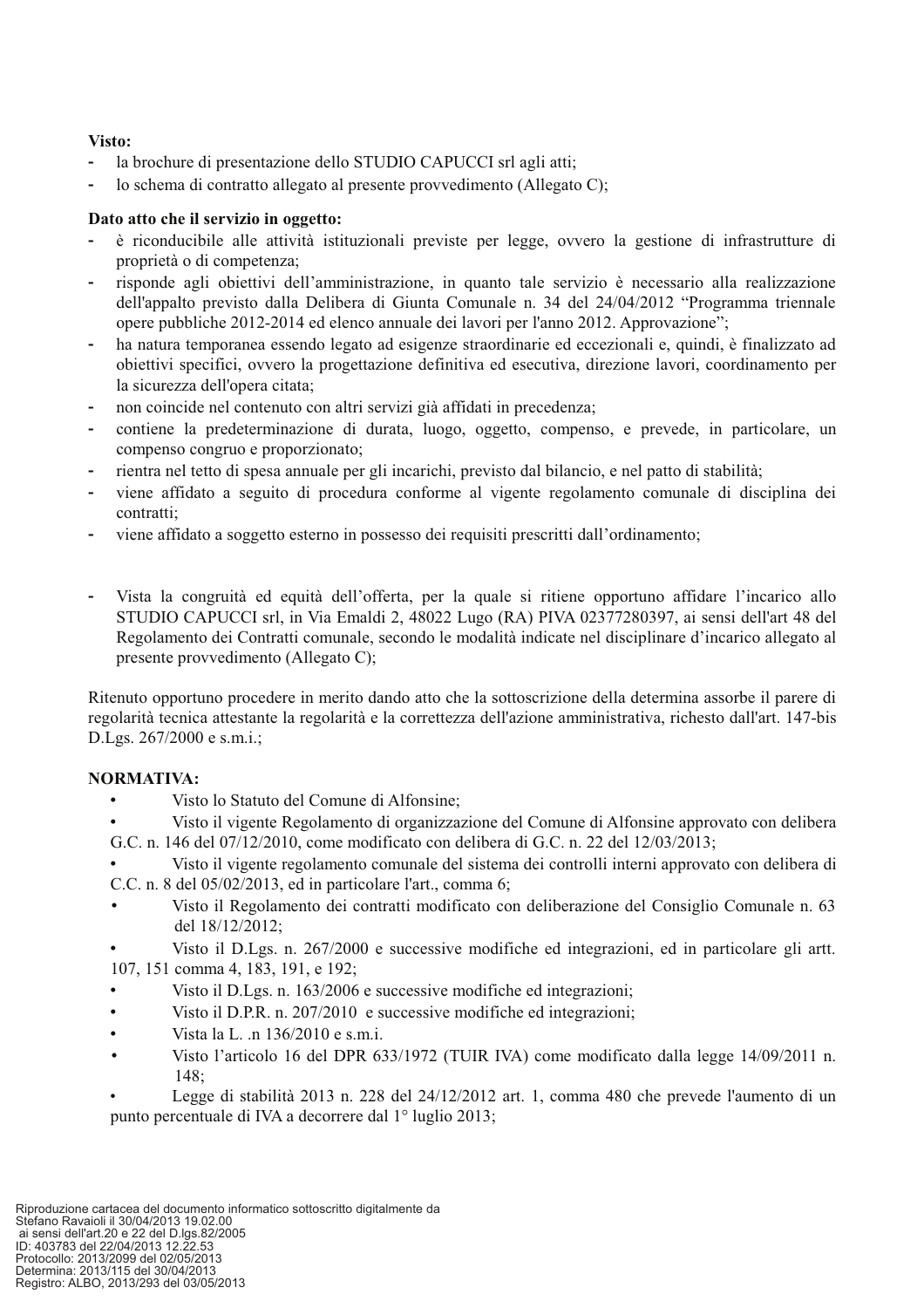Visto il D.Lgs. n. 33 del 14 marzo 2013 "Riordino della disciplina riguardante gli obblighi di pubblicità, trasparenza e diffusione delle informazioni da parte delle pubbliche amministrazioni;

Attesa la necessità di acquisire il visto di regolarità contabile attestante la copertura finanziaria espresso dal Responsabile Unione dei Comuni della Bassa Romagna, Area Servizi Finanziari, Settore Ragioneria, U.T. Alfonsine, ai sensi e per gli effetti degli artt. 147 bis e 151 comma 4, del D.Lgs. 267/2000;

#### **DETERMINA**

Per le motivazioni sopra indicate che qui si riportano a far parte integrante e sostanziale del presente determinato:

- 1. Di affidare, ai sensi dell'art 48 del Regolamento dei Contratti comunale e nei limiti previsti dall'art. 91, comma 2, del Codice dei contratti (D.Lgs nº 163/2006 e s.m.i.) secondo l'art. 125, comma 11, ultimo periodo, del Codice dei contratti stesso, l'incarico professionale per la progettazione definitiva ed esecutiva, direzione lavori, misura e contabilità, coordinamento per la sicurezza ai sensi del D.Lgs. 81/2008 e s.m.i., redazione del certificato regolare esecuzione, dei "Lavori di realizzazione di pista ciclo-pedonale in Via Mazzini, Via Angeloni e Piazza X Aprile, nel centro abitato di Alfonsine", allo STUDIO CAPUCCI srl (come meglio citato in premessa) e secondo le modalità indicate nel disciplinare d'incarico (Allegato C) ed in base all'offerta (Allegato A), allegati al presente provvedimento quali parti integranti e sostanziali;
- 2. Di dare atto che per l'incarico di cui trattasi è prevista una spesa totale di  $\epsilon$  10.196,11 ( $\epsilon$  8.036,03 +contributi obbligatori del 4% per  $\epsilon$  321,44+ iva al 22% per  $\epsilon$  1.838,64 dovuta ai sensi della Legge 228/2012, art. 1, comma 480);
- 3. Di impegnare, a favore della Ditta sopra indicata, sul bilancio di previsione per l'esercizio 2013 in corso di predisposizione, gestione residui passivi anno 2012, gli importi indicati nella tabella in calce al presente provvedimento come da relative motivazioni nella stessa dettagliate;
- 4. Di aggiornare il quadro economico dell'opera nel seguente modo:

| QUADRO ECONOMICO - Costruzione pista ciclabile Via Mazzini |              |                  |  |  |
|------------------------------------------------------------|--------------|------------------|--|--|
|                                                            | DT 230 2012  | <b>NUOVO QTE</b> |  |  |
| <b>TITOLO II</b>                                           | Importi      | Importi          |  |  |
| Importo DELLE LAVORAZIONI                                  |              |                  |  |  |
| (assoggettabili al ribasso d'asta)                         | € 127.000,00 | € 127.000,00     |  |  |
| Importo SICUREZZA<br>(NON                                  |              |                  |  |  |
| assoggettabili al ribasso d'asta)                          | € 2.540,00   | € 2.540,00       |  |  |
| <b>Importo TOTALE LAVORI</b>                               | £ 129.540.00 | £ 129.540.00     |  |  |
|                                                            |              |                  |  |  |
| IVA (su Totale lavori)                                     | € 12.954,00  | € 12.954.00      |  |  |
| Importo TOTALE LAVORI COMPRESO IVA                         | € 142.494,00 | € 142.494,00     |  |  |
|                                                            |              |                  |  |  |
| Progettazione (Art.92 163/2006)                            | € 2.590,80   | € 259,08         |  |  |
| Coord. per la Sicurezza (com. Inarcassa e IVA)             | € 3.650,00   | $\epsilon$ -     |  |  |
| Progettazione, DL, Coordinatore sicurezza                  |              |                  |  |  |
| (compreso IVA e contributi)                                | $\epsilon$ - | € 10.196,11      |  |  |
| Imprevisti e Arrotondamenti                                | € 3.040,20   | € 825,81         |  |  |
| Contributo autorità vigilanza                              | € 225,00     | € 225,00         |  |  |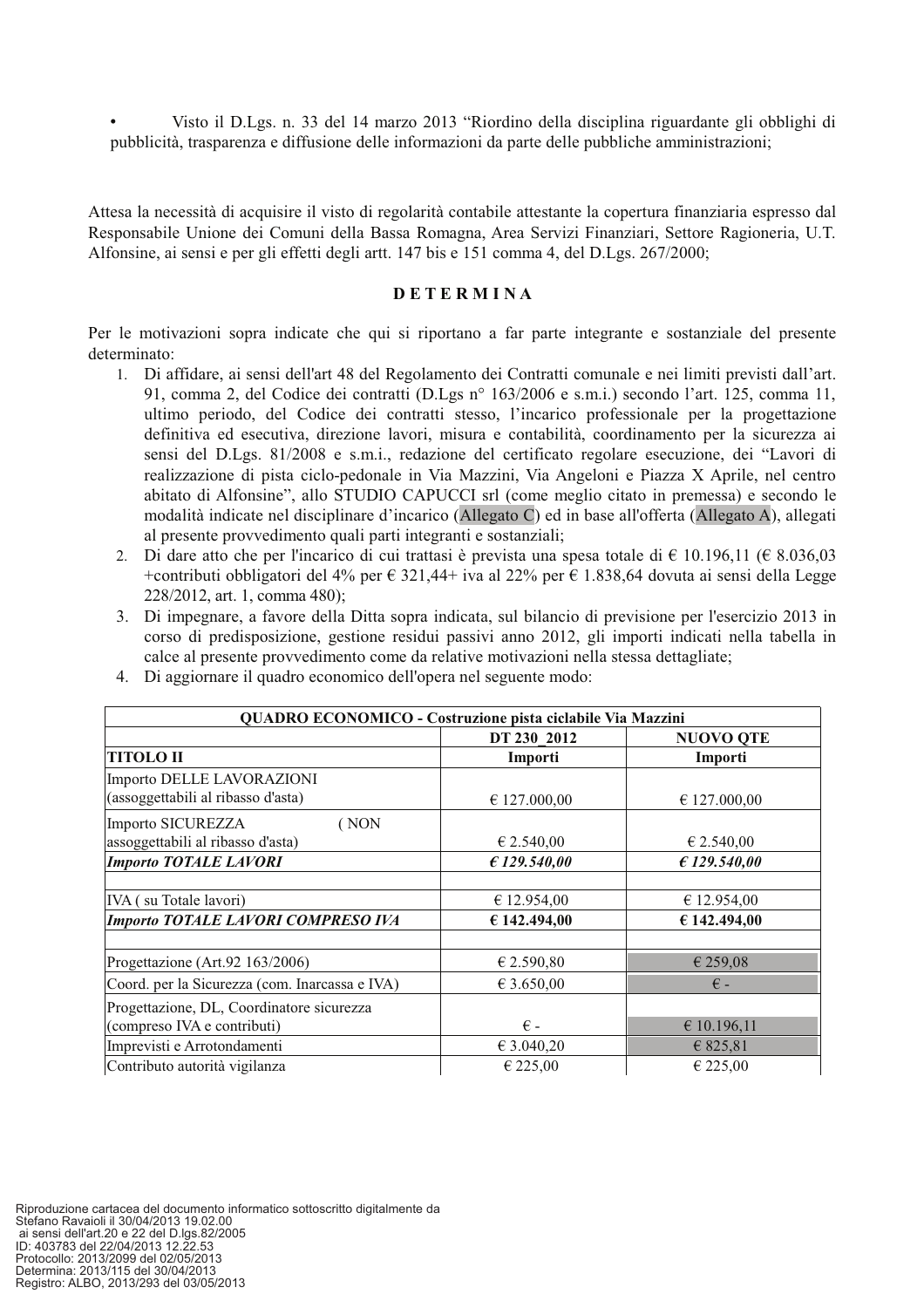| Somme a disposizione per spostamenti sottoservizi<br>(Hera acquedotto, ItalGas, Telecom) o ripristini |                     |                     |
|-------------------------------------------------------------------------------------------------------|---------------------|---------------------|
| sottoservizi ammalorati esistenti                                                                     | $\epsilon$ 6.000,00 | $\epsilon$ 4.000,00 |
|                                                                                                       |                     |                     |
| Importo APPALTO (TITOLO 2)                                                                            | E158.000,00         | E158.000,00         |
|                                                                                                       |                     |                     |
| Rilievo topografico (compreso IVA 20% e tasse)                                                        | € 1.996,80          | € 1.996,80          |
|                                                                                                       |                     |                     |
| <b>Importo TOTALE DELL'OPERA</b>                                                                      | £159.996.80         | £ 159.996.80        |

dando atto che la spesa di euro 1.996.80 è finanziata con spesa corrente (titolo 1<sup>o</sup> del bilancio), prevista al cap. 3250AE/3070 CDR043 CDG102, (imp. 533/1 residui passivi 2011, assunto con determina n. 119/2011);

- 5. Di dare atto che:
	- la spesa derivante dal presente affidamento rientra nel tetto previsto dall'art. 46, D.L. 112/2008 convertito con modifiche nella legge n. 133/2008, come già individuato dalla deliberazione citata in premessa C.C. 28/2012;
	- la spesa derivante dal presente affidamento non rientra tra le spese di cui all'art. 1 c. 10 L.  $266/2005$  e art. 6 commi 7 e 8 del D.L. 78/2010 convertito nella L. 122/2010 (relativi a spese per incarichi, relazioni pubbliche, convegni, mostre, pubblicità, rappresentanza) e che quindi non sono da assoggettare al contenimento del 20% delle spese sostenute nel 2009 per la tipologia di cui ai citati commi 7 e 8 dell'art.6 L.122/2010 stessa;
	- l'Area Servizi Finanziari, Settore Ragioneria, Servizio U.T. Alfonsine, ricorrendone i  $\bullet$ presupposti, provvederà alla trasmissione del presente provvedimento alla sezione regionale della Corte dei Conti in base a quanto disposto dall'art. 1 comma 173 legge 266/2005 e dalla delibera della corte dei conti 4/AUT/2006, nonché ai sensi dell'art. 30 commi 8 e 12 del Regolamento di Organizzazione comunale;
	- il presente incarico sarà comunicato, a cura del Responsabile dell'Area Servizi Generali, al Dipartimento della Funzione Pubblica ai sensi art. 53, comma 14, D.Lgs 165/2001, al fine della verifica dell'applicazione delle norme di cui all'art. 1 commi 123 e 127 della legge 662/1996, come modificato prima dall'art. 34, D.L. 4 luglio 2006, n. 223, poi dal comma 4 dell'art. 61, D.L. n. 112 del 25 giugno 2008, come sostituito dalla relativa legge di conversione, e infine dal comma 42 dell'art. 1, L. 6 novembre 2012, n. 190, compresi gli adempimenti in essa previsti e compresi altresì gli obblighi di pubblicità, sulla base dei seguenti elementi sottoindicati:
		- soquetto incaricato: STUDIO CAPUCCI srl;
		- partita IVA: 01416960399;
		- oggetto: Progettazione Definitiva ed Esecutiva, la Direzione Lavori, misura e contabilità, il Coordinamento per la sicurezza in fase di progetto e realizzazione dei lavori ai sensi del D.Lgs. 81/2008 e s.m.i., dei "Lavori di realizzazione di pista ciclopedonale in Via Mazzini, Via Angeloni e Piazza X Aprile, nel centro abitato di Alfonsine":
		- normativa: Art 48 del Regolamento dei Contratti comunale e nei limiti previsti dall'art. 91, comma 2, del Codice dei contratti (D.Lgs n° 163/2006 e s.m.i.) secondo l'art. 125, comma 11, ultimo periodo, del Codice dei contratti stesso:
		- tipo di contratto: Prestazione professionale assunta in economia ai sensi dell'Art. 48 del Regolamento dei Contratti comunale: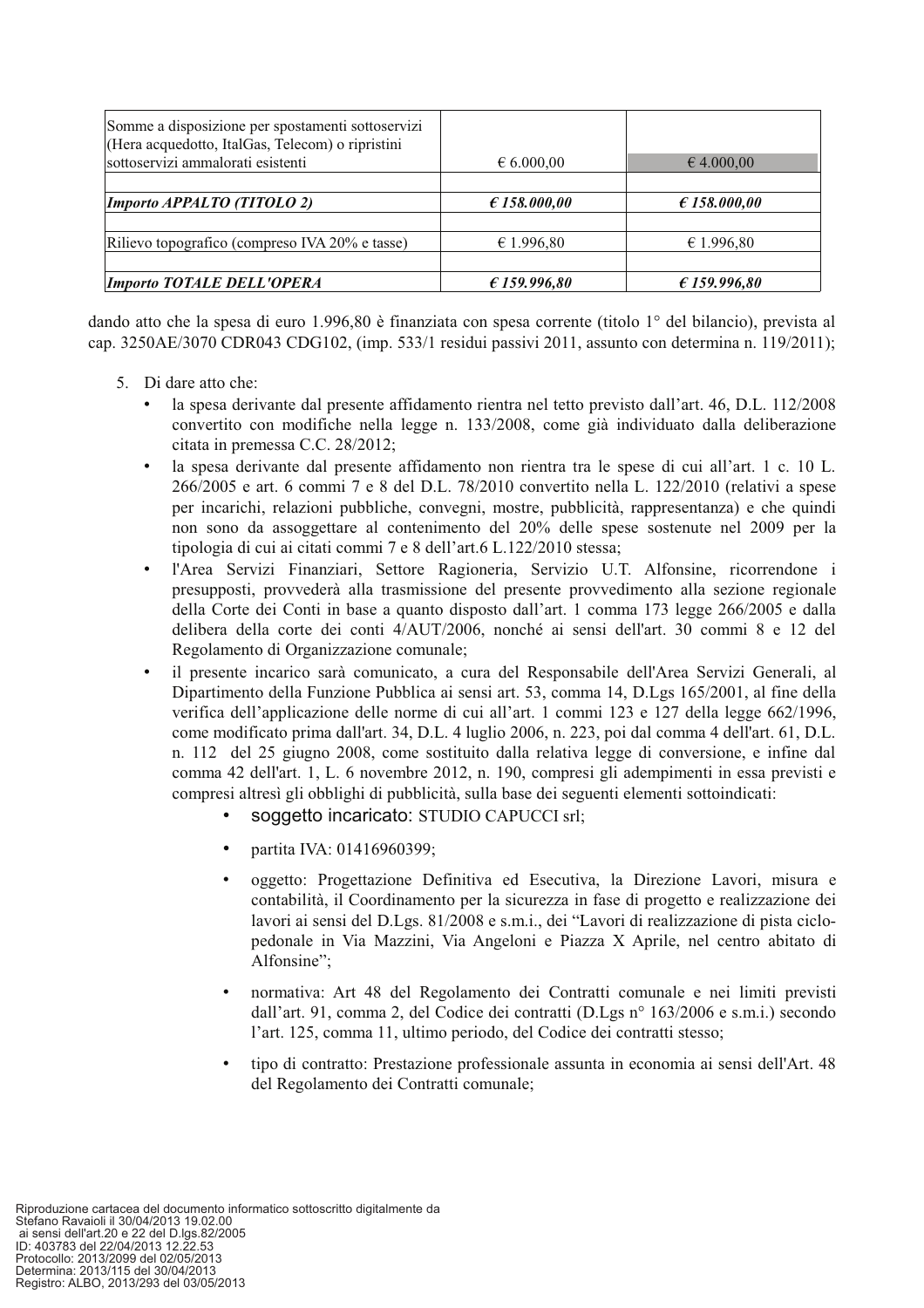- data inizio/data fine (presunta): alla data di esecutività del presente atto / luglio  $2014:$
- importo previsto del compenso:  $\in$  10.196,11 (Contributi ed IVA comprese);
- 6. Di dare altresí atto che l'Ufficio Contratti e Acquisti procederà alla stipula del contratto in forma scritta, ai sensi dell'art. 73, comma 2, lett. c) e seguenti, del vigente regolamento dei contratti citato in normativa, a mezzo di scrittura privata, compresi gli obblighi di controllo e di pubblicità da essa derivanti:
- 7. Di dare inoltre atto che:
	- l'affidatario assume tutti gli obblighi di tracciabilità dei flussi finanziari di cui all'articolo 3 della legge 13 agosto 2010, n. 136 e successive modifiche e integrazioni. Inoltre l'affidatario si impegna a dare immediata comunicazione alla stazione appaltante ed alla prefettura-ufficio territoriale del Governo della provincia di Ravenna della notizia dell'inadempimento della propria controparte (subappaltatore/subcontraente) agli obblighi di tracciabilità finanziaria;
	- ai sensi e per gli effetti dell'art. 3 della L.136 del 13 agosto 2010 e s.m.i. l'affidatario deve utilizzare uno o più conti correnti bancari o postali accesi presso banche o presso le società Poste Italiane S.p.A. dedicati anche in via non esclusiva alle commesse pubbliche. Tutti i movimenti finanziari relativi ai lavori, ai servizi ed alle forniture pubblici nonché alla gestione dei finanziamenti devono essere registrati sui conti dedicati e devono essere effettuati esclusivamente tramite bonifico bancario o postale ad eccezione di quanto previsto al comma 3 dell'art. 3 della L. 136/2010. Ogni pagamento dovrà riportare il codice CIG del presente lotto di appalto e precisamente: ZD1097D52B, nonché il codice CUP del presente lotto di appalto e precisamente: H21B11000330007;
	- il mancato utilizzo del bonifico bancario o postale ovvero degli altri strumenti idonei a consentire la piena tracciabilità delle operazioni finanziarie relative al presente appalto costituisce, ai sensi dell'art. 3, comma 9-bis della legge n. 136/2010, causa della risoluzione del contratto.
	- alla liquidazione ed al pagamento di quanto dovuto si provvederà a presentazione di regolare fattura (indicante le prestazioni effettuate nonché il riferimento all'atto di affidamento e relativo impegno) e delle comunicazioni di cui all'art. 3 della L. n 136/2010 e s.m.i. sulla tracciabilità dei pagamenti da parte della ditta contraente;
- 8. Di dare infine atto che il presente provvedimento sarà pubblicato all'albo pretorio on line per 15 giorni consecutivi a cura dell'Ufficio Segreteria, e che il presente provvedimento sarà pubblicato nel sito web del Comune di Alfonsine ai sensi del D.Lgs. n. 33 del 14/03/2013;
- 9. Di allegare il modello di raccordo economico-finanziario, aggiornato al seguente atto.

| TI<br>PO <sub>1</sub> | <b>CODICE DI</b><br><b>BILANCIO</b>                  | <b>DESCRIZIONE</b><br><b>IMPEGNO</b>                                                               | <b>DESCRIZIONE</b><br><b>SOGGETTO</b>                                                | <b>NUMERO</b> |   | <b>IMPORTO</b> | <b>CODIC</b><br><b>INVEST</b> |
|-----------------------|------------------------------------------------------|----------------------------------------------------------------------------------------------------|--------------------------------------------------------------------------------------|---------------|---|----------------|-------------------------------|
| ΙM<br>P               | $\text{Tit:2-}$ Serv:01-<br>$Funz:08-$<br>- Art:0002 | <b>INCARICO</b><br><b>PROFESSIONALE</b><br>Int:01/ $Cap:9125AE$ PROGETTAZIONE,<br><b>DIREZIONE</b> | <b>STUDIO CAPUCCI</b><br>SRL,02377280397<br><b>VIA EMALDI</b><br>2,48022,LUGO,RA,PRI | 2012/900/2    | € | 10.196,11      | 0078                          |